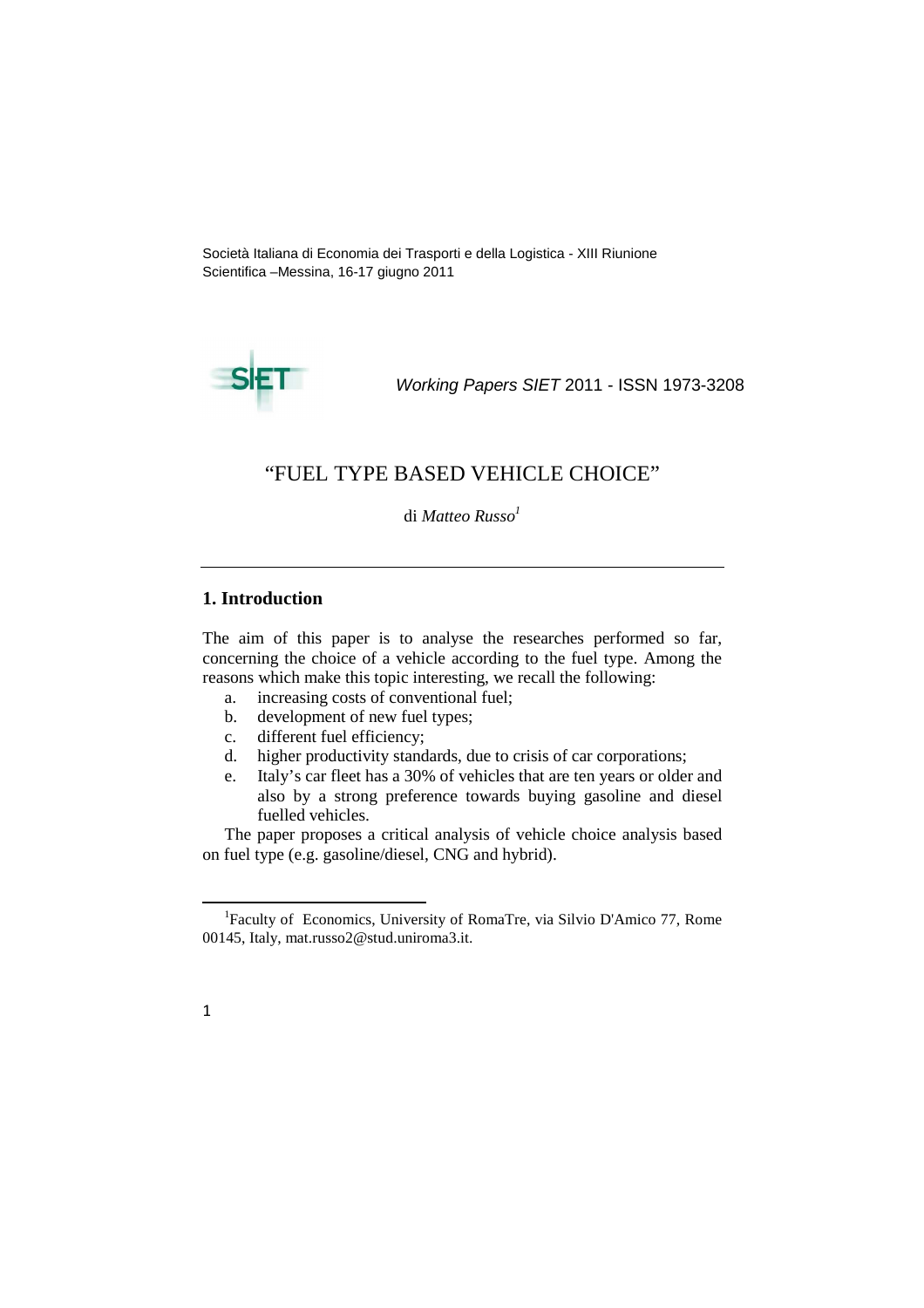A significant number of studies are centred on the consumer. As noted by Achtnicht (2008) the choice depends on the person's age, gender and educational attainment.

Other authors have inquired the actual gap between the efficiency of conventional (diesel/gasoline) and alternative (hybrid) fuels.

The lack of a diffused network of refuelling stations, particularly referring to the CNG (Compressed Natural Gas), has also been highlighted by Achtnicht, Buhler and Hermeling (2009).

Several electrical car market development researches, like Salerno's and Zito's (2004), have stressed its high purchasing price and its maintenance costs.

We will consider, for the different studies, the methodologies used by previous authors in their specific area of research, the results obtained, the critics, and eventually the trends and developments.

#### **2. Analysis method and selection standards**

We have chosen a quantitative analysis method, preferred over a qualitative analysis because it allows a greater objectivity in the research results considered.

Previous readings about fuel type based vehicle choice have led to a selection of 20 articles which share some basic characteristics:

- case studies illustration considering electric or hybrid;
- time limited studies  $(1990 2010)$ ;
- sample quantity of interviews (at least 200 interviews);
- geographical areas studied.

2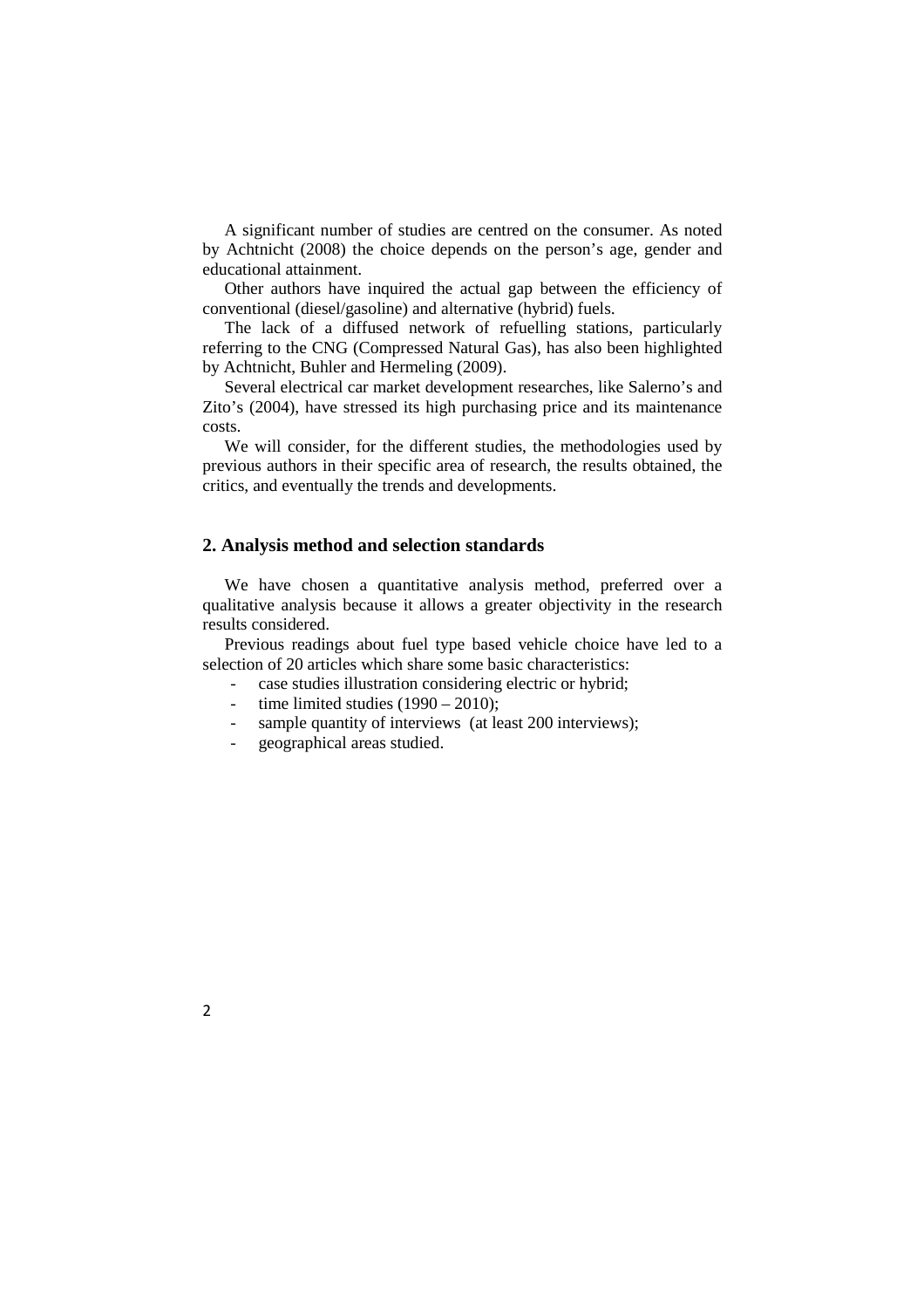The table below (tab. 1) shows the researches overview.

|                | <b>Authors</b>                           | Year | <b>State</b>         | <b>Attributes</b>                       |
|----------------|------------------------------------------|------|----------------------|-----------------------------------------|
| 1              | Achtnicht                                | 2008 | Germany              | PP, F, EP, CO2, SSN                     |
| $\overline{2}$ | Achtnicht, Buhler, Hermeling             | 2008 | Germany              | PP, MC, EP, CO2, SSN                    |
| $\overline{3}$ | Ahn, Jeong, Kim                          | 2007 | South Korea          | BT, MC, EP, F                           |
| $\overline{4}$ | Axsen, Mountain, Jaccard                 | 2009 | Canada/California    | PP, I, EP, FC, F                        |
| 5              | Batley, Toner                            | 2003 | <b>Great Britain</b> | PP, R, TS, A, RVY, CO2                  |
| 6              | Batley, Toner, Knight                    | 2004 | <b>Great Britain</b> | PP, MC, TS, SSN, CO2, R                 |
| $\overline{7}$ | Brownstone, Bunch, Golob                 | 1994 | California           | R, TR, SSN, FC, LS, MC                  |
|                |                                          |      |                      | PP, R, TR, RL, F, A, TS, CO2, BT,       |
| 8              | Brownstone, Bunch, Train                 | 1999 | California           | LS                                      |
| 9              | Brownstone, Train                        | 1999 | California           | PP, R, A, TS, CO2, BT, LS, MC           |
|                | Bunch, Bradley, Golob,                   |      |                      |                                         |
| 10             | Kitamura, Occhiuzzo                      | 1992 | California           | PP, SSN, R, F, CO2, FC                  |
| 11             | Caulfield, Farrell, McMahon              | 2010 | Ireland              | F, I, CO <sub>2</sub>                   |
| 12             | Dagsvik, Wennemo,<br>Wetterwald, Aaberge | 2001 | Norway               | PP, R, TS, FC                           |
| 13             | Ewing, Sarigollu                         | 1998 | Canada               | PP, MP, A, R, TR, CO2, CT, MC           |
| 14             | Greene, Fellow                           | 2001 | Tennessee            | PP, F, R, MC, A, RL, LS, SSN, BT,<br>FC |
| 15             | Hensher, Beck, Rose                      | 2009 | Australia            | PP, F, I, CO2, FC, EP, BT, CM,          |
| 16             | Kazimi                                   | 1996 | California           | PP, R, TS, A, FC, F                     |
| 17             | Knockaert                                | 2005 | Belgium              | EP, PP, MC, PC, F, R, CO2, LS           |
| 18             | Mabit, Fosgerau                          | 2010 | Denmark              | PP, MC, R, A, SSN                       |
| 19             | Potoglou, Kanaroglou                     | 2006 | Canada               | PP, MC, SSN, A, I, CO2                  |
| 20             | Ziegler                                  | 2010 | Germany              | PP, EP, F, CO2, SSN                     |

*Tab. 1 – Researches overview sorted by authors, year, state and attributes.* 

Note: the attributes acronyms correspond to legend in the Figure 2.

#### *2.1. Geographical areas studied*

The areas where most inquiries have been conducted are: USA (California and Tennessee), Canada and Germany. Less studies have been conducted in Great Britain, Belgium, Norway, South Korea, Australia, Denmark and Ireland. Fig. 1 shows the considered areas, and ranks them according to the number of studies held in each area.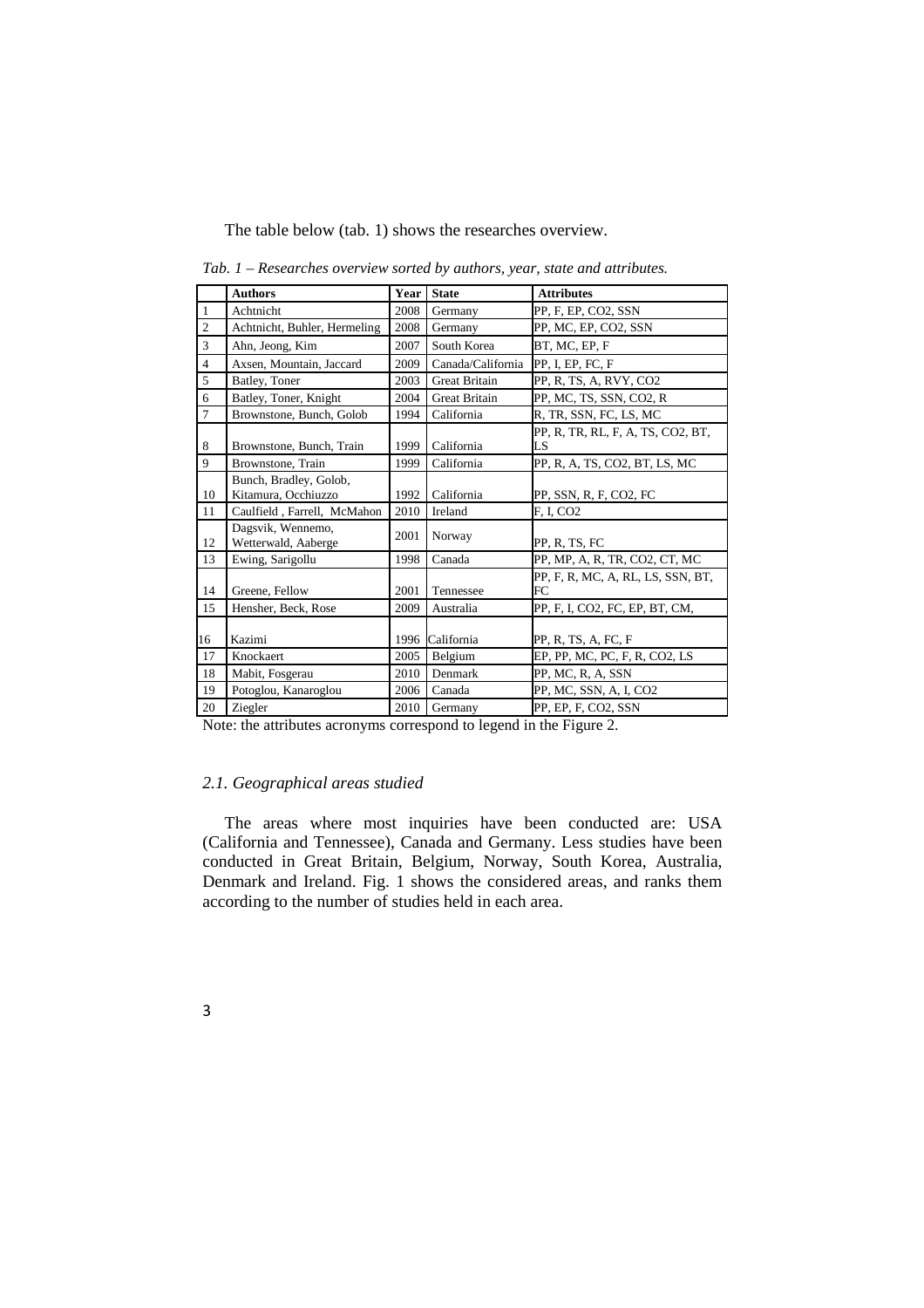Fig. 1- Geographical areas studied.



#### 2.2. Methodology and models used

Choice models can be of two types: discrete choice model and continuous choice model model.

Discrete choice model works on a finite number of possibilities. Continuous choice model is used to describe and to predict the operator's decisions when the choice set consists of an infinite number of possibilities.

Therefore, in our study the discrete model will be used, since the vehicle choice is deeply characterized by present contexts in which choice alternatives are numerable, finite and mutually exclusive.

Among the discrete choice models the solution most widely used, is the multinomial logit model (MNL). In some cases, in order to eliminate restrictions (e.g. IIA) arising from MNL use (Ben-Akiva, Lerman, 1987), the nested multinomial logit model (NMNL) has been adopted. ment is so an infinite number of possibilities.<br>screte model will be used, since the vehicle<br>1 by present contexts in which choice<br>and mutually exclusive.<br>ion Akiva, is the<br>5.<br>2. In some cases, in order to eliminate<br>5. In

The discrete choice model d data is obtained through surveys conducted using SP data (stated preference).

The stated preference models deduce their behaviour pattern on random utility theory (RUT). Recent researches use jointly the SP/RP interview procedures; in this case the RP data (Revelead Preference) are exploited in the focus groups during the first research phase. In this way the advantages of both techniques are used and overcome their limitations.

The studies data mentioned, are subdivided in:

- SP: 90%
- SP/RP: 10%
- 4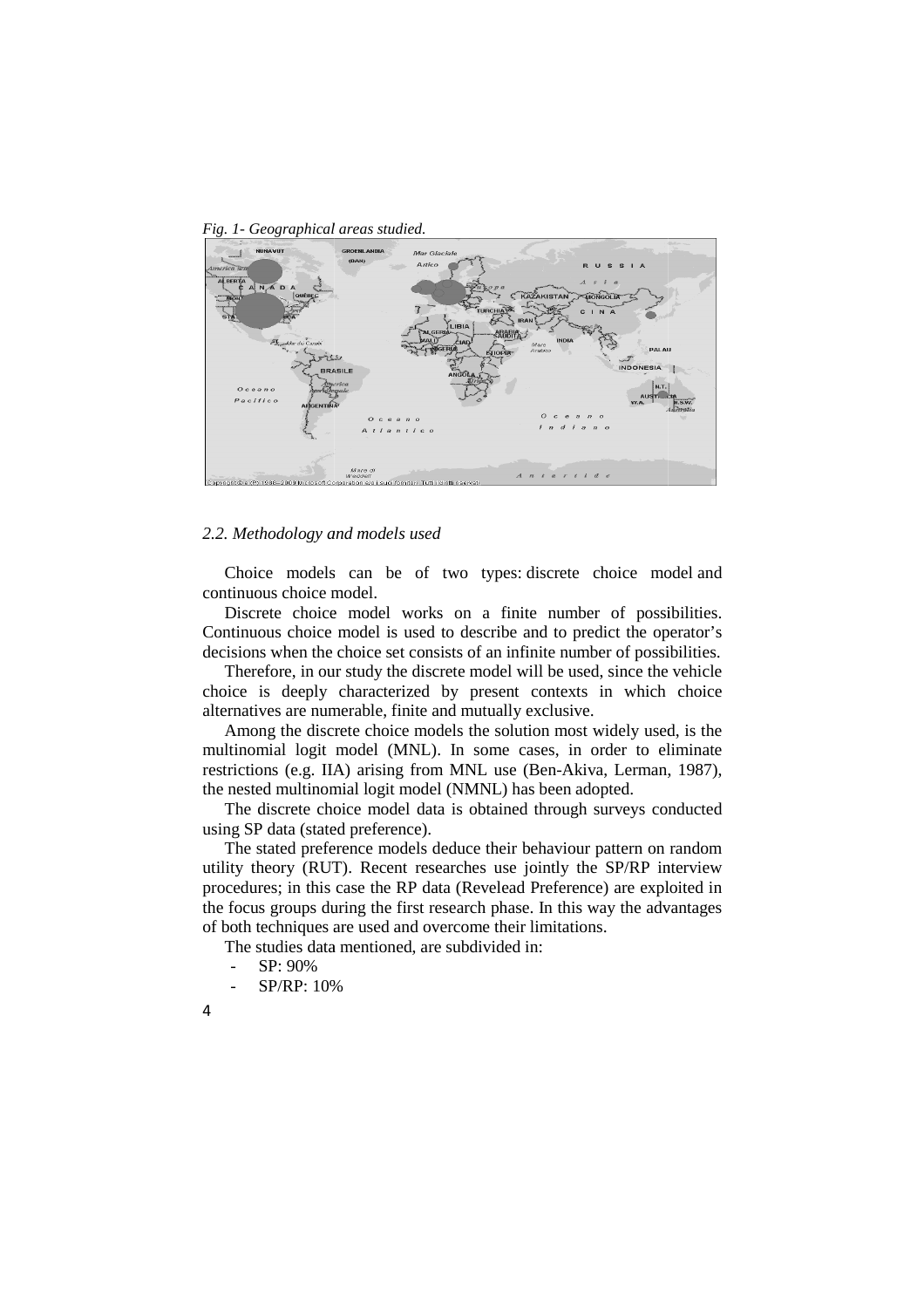#### *2.3. Interviews categories and interviews administration mode*

The interviews percentage by category is distributed as following:

- individual: 95%
- household/individual: 5%.

In the group choice case, firstly is taken into consideration the family member's choice interviewed individually and then the group's choice. In this case the group included spouses as a peers group. The administration modes are the following:

- CAPI computer assisted telephone interview: 25%;
- CATI computer assisted personal interview (face to face): 20%;
- EMS electronic mail survey (latest researches): 10%;
- IES internet electronic survey (latest researches): 20%;
- paper questionnaire: 25%.

The IES and EMS type of interview are rising in recent researches. This is a result of the internet usage which permits reduction of the research costs.

# *2.4. Choice attributes considered*

The researches are characterized by a specific set of attributes which expresses the considered alternative. Most of the studies rely on classical variables: purchase price, maintenance cost, CO2, fuel cost. But new variables begin to appear, unconsidered so far: refuel location, commuting time, luggage space and engine power.

Fig. 2 shows the attributes presence in the selected case studies.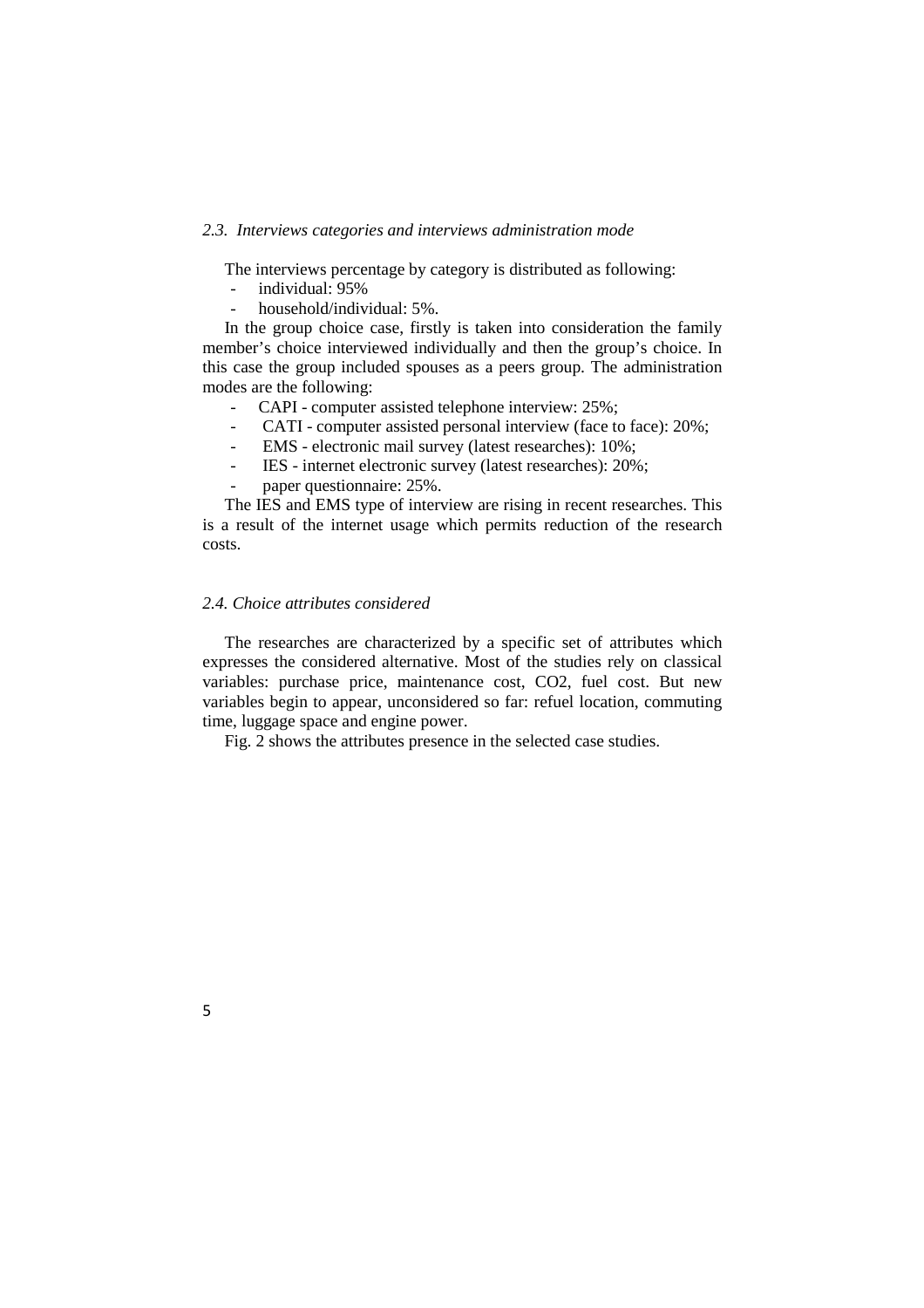



Most of the considered attributes have a clear meaning, but some of these (recently introduced in the researches) need an explanation and a measurement method description:

- service station network: in Fig. 2 the two measurement methods have been matched (the measurement based on the percentage of alternative fuel stations than normal ones, with the measurement based on the refuelling stations distance from the departure place);
- refuel location: refuelling place (home or refuelling station);
- commuting time: time for commuting. It varies according to feeding (the electrical vehicle can take the preferential lanes);
- engine power: measured in HP (horse power) or capacity;
- incentives: measured in terms of road tax lower price or vehicle lower purchasing price.

#### *2.5. Fuel type studied*

Considering the fuel type in each research, the maximum number is 7. On average, the researches consider 4 alternative fuels. The most common are gasoline, electrical 1 and hybrid. Fig. 3 shows the fuel type presence percentage in the researches. There is a description of some fuel types usage and meaning:

- electrical 1: electrical energy generated by batteries;
- electrical 2 (fuel cell): the cell allows to produce electricity directly from some substances: typically hydrogen and oxygen, without heat combustion;
- 6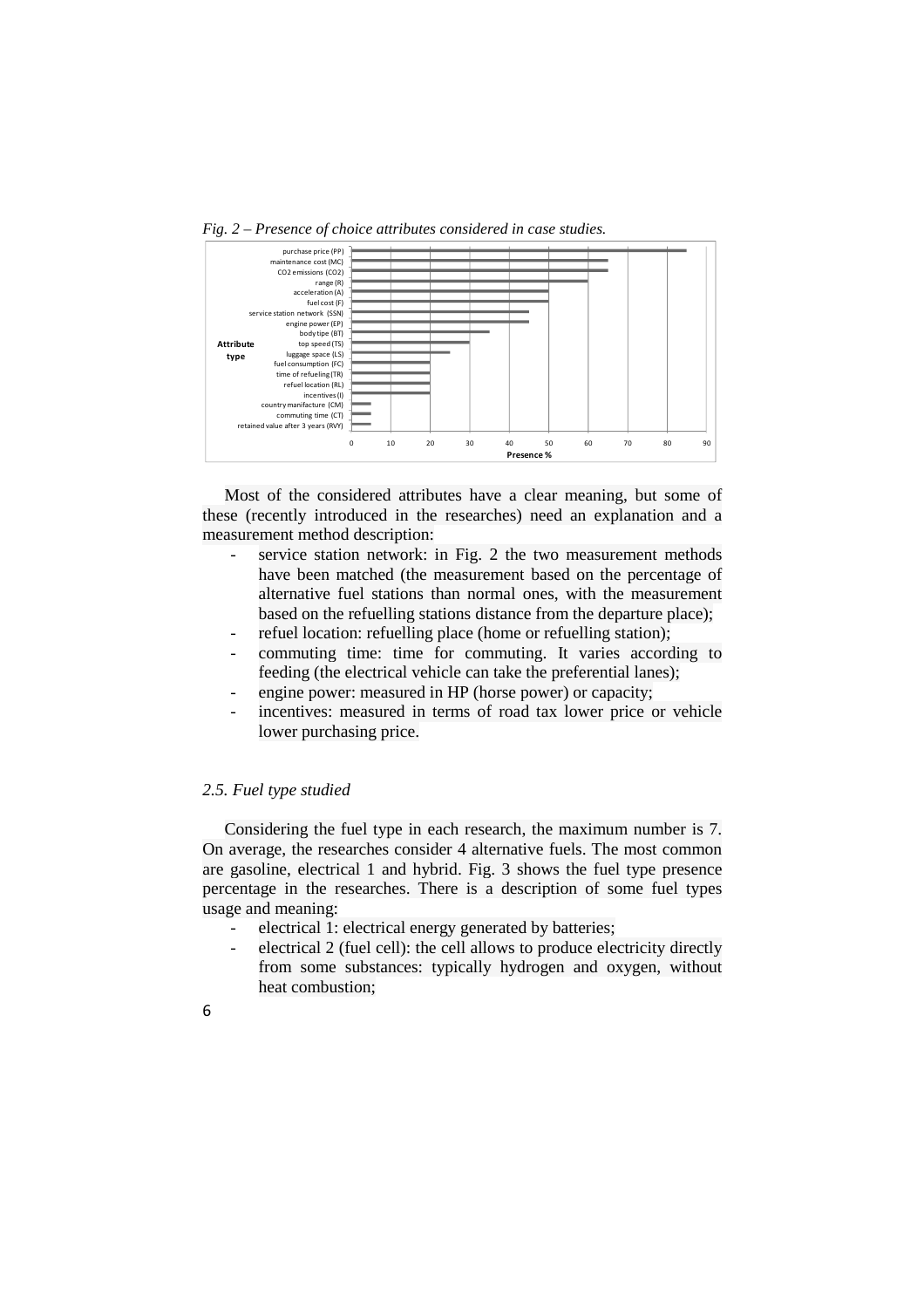- hybrid: it means an electric engine mixed with a heat engine, not a flex heat engine;
- methanol: currently used in sport competitions. A possible choice in some researches as one of the AFVs (alternative fuel vehicle).



*Fig. 3 – Fuel type presence considered.* 

Note: LPG (liquid propane gas)

## **3. Conclusions**

This research summarises the studies about the vehicle choice in the last 20 years, focusing on methodological aspects considered as fundamental: the choice attributes, the fuel type and the sample quantity.

The analysis shows that some relevant attributes have not been deepened yet, for example:

- fuel consumption: significant in this historical period due to indiscriminate increases of traditional fuels prices;
- network diffusion of alternative fuels service station: this is one of the clean fuel vehicles greatest barrier;
- commuting time: time to cover the work/home distance. The home/university or home/school distance can be added to the meaning of this attribute. The work/home distance becomes relevant in a group choice such as the household one.

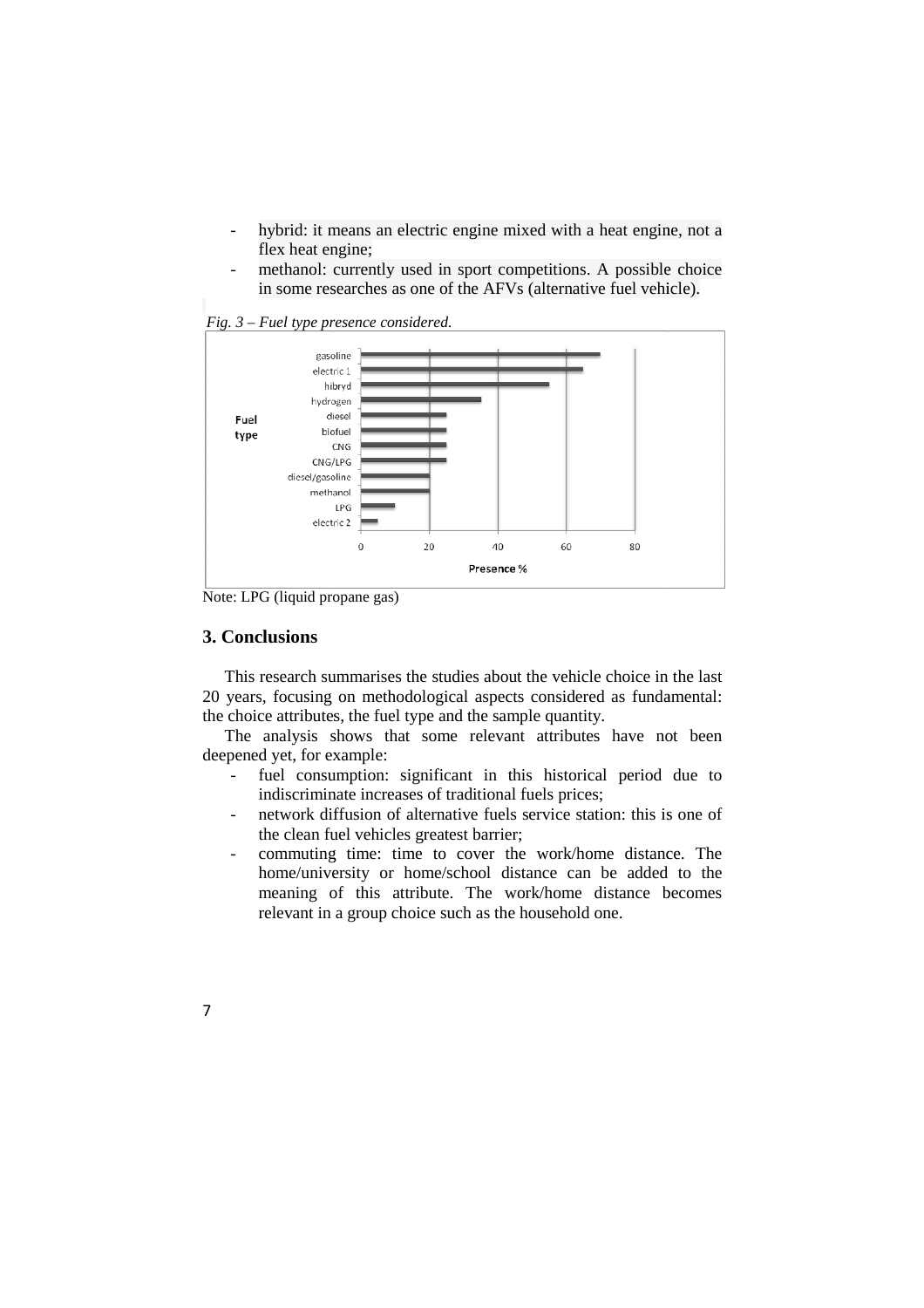# **4. Future research**

Future research will be developed from the following points:

- accurate examination of group choice within the household because the vehicle choice often concern more than two individuals;
- elaborate a survey, since unexplored aspects, which finds innovative solutions in order to encourage the alternative fuel purchase. We must also remember that a vehicular fleet such as the Italian one has a strong impact on CO2 emissions: incentive strategies to purchase have to encourage the fleet renewal, because the European goals that we have subscribed are pressing.

# **Bibliographical reference**

- Achtnicht M. (2008), "German Car Buyers' Willingness to Pay to Reduce CO2 Emissions", available at: ftp://ftp.zew.de/pub/zew-docs/dp/dp09058.pdf, consulted: march 2011.
- Achtnicht M., Buhler G. e Hermeling C. (2009), "Impact of Service Station Networks on Purchase Decisions of Alternative-fuel Vehicles" available at: ftp://ftp.zew.de/pub/zew-docs/dp/dp08088.pdf, consulted: march 2011.
- Ahn J., Jeong G., Kim Y. (2008), "A forecast of household ownership and use of alternative fuel vehicles: A multiple discrete-continuous choice approach" *Energy Economics,* 30: 2091–2104.
- Axsen J., Mountain D.C., Jaccard M. (2009) "Combining stated and revealed choice research to simulate the neighbour effect: The case of hybrid-electric vehicles" *Resource and Energy Economics,* 3:221–238.
- Batley R., Toner J. (2003), "Hierarchical elimination-by-aspects and nested logit models of stated preferences for alternative-fuel vehicles", *Association for European Transport.*
- Batley R.P., Toner J.P., Knight M.J. (2004), "A mixed logit model of U.K. household demand for alternative-fuel vehicles", *International journal of transport economics,* 31 (1).
- Ben-Akiva M., Lerman S.R. (1987), *Discrete Choice Analysis: Theory and Application to Travel Demand*, The MIT Press, Cambridge, London.
- Ben-Akiva M., Morikawa T. (1990), "Estimation of switching models from revealed preferences and stated intentions", *Transportation Research A*, 24 (6): 485-495.
- Brownstone D., Bunch D.S., Golob T.F. (1994), "A demand forecasting system for clean-fuel vehicles", *University of California Transportation Center.*
- Brownstone D., Bunch D.S., Train K. (2000), "Joint mixed logit models of stated
- 8